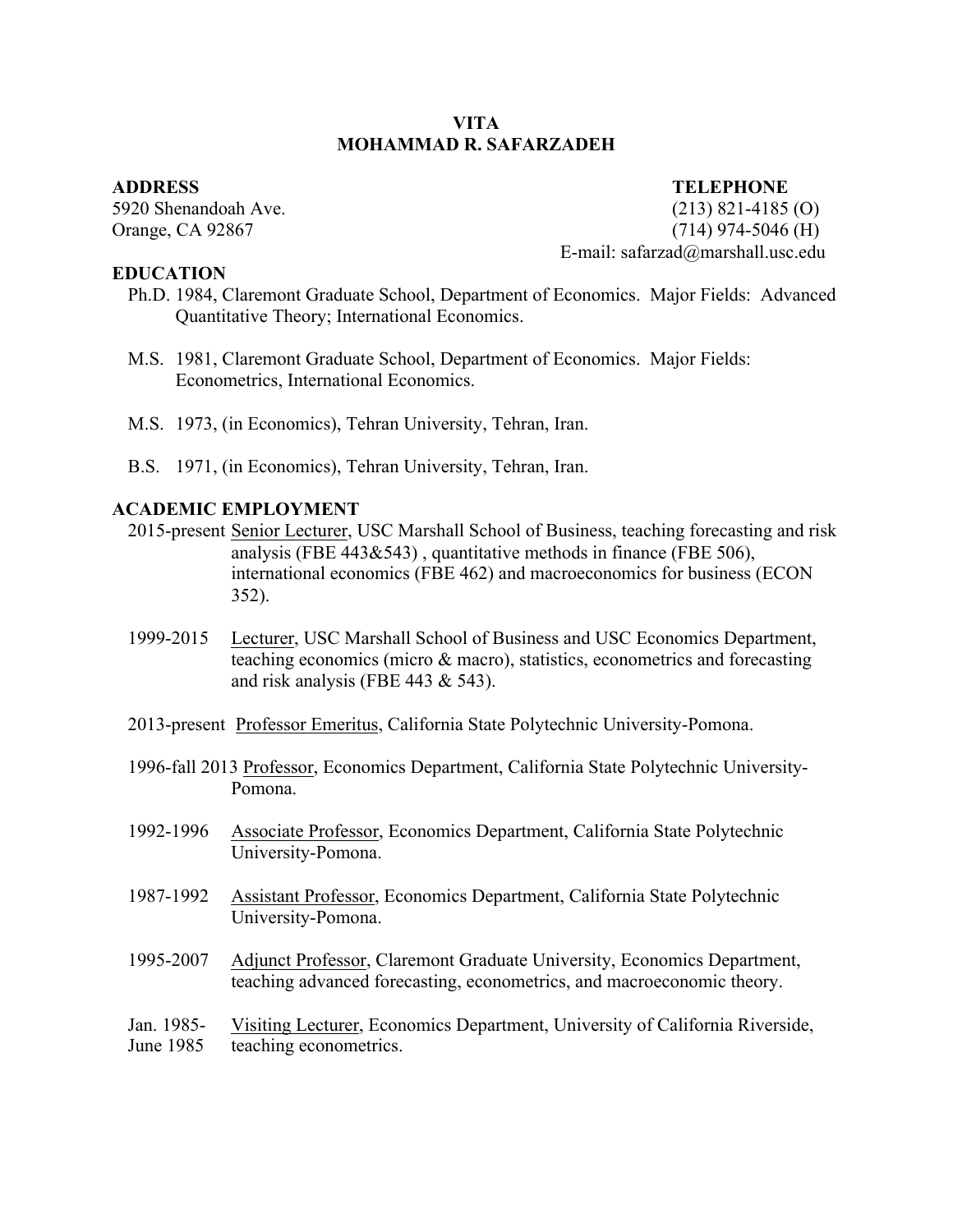# **RESEARCH INTEREST**

Applied Time Series Analysis & Econometrics Empirical Macroeconomics and Finance Economic Analysis and Teaching Economics using *Mathematica* International Trade and Finance

# **AREA OF SPECIAL EXPERTISE AND INTEREST**

Programming economic models in *Mathematica* for research, application, and teaching. Programming finance models in *R* for research, application, and teaching.

### **TEACHING EXPERIENCE**

#### **Graduate**

Econometrics & Forecasting Macroeconomics Microeconomics Risk Analysis Mathematical Economics

#### **Undergraduate**

Econometrics & Forecasting **Statistics Macroeconomics** Microeconomics Mathematical Economics International Economics Principles of Economics

# **PUBLICATIONS**

*Quantitative Methods in Finance Using R*, Kendall Hunt Publishing Company, under review for publication.

"Determinants of the Real Exchange Rate as Prerequisite for the GCC Monetary Union," Journal of Applied Sciences Vol. 14, No. 24, PP. 3410-3423, Fall, 2014, (with Al-Hajhoj H. and A. Charbaji), sponsored by the Deanship of Scientific Research, King Faisal University, Saudi Arabia.

"Efficiency of Currency Asset Classes," International Journal of Economics and Financial Issues, Vol. 3, No. 2, PP. 544-558, Fall 2013, (with Fatemeh Ibrahimi Nazarian and Ana Kristal Molina).

"Risk and Return to Investment in Five Emerging Nations: A *Mathematica* Simulation," Journal of Stock and Forex Trading, Vol. 1, No. 2, July 2012, PP 1-6, (with Fatemeh Ibrahimi Nazarian).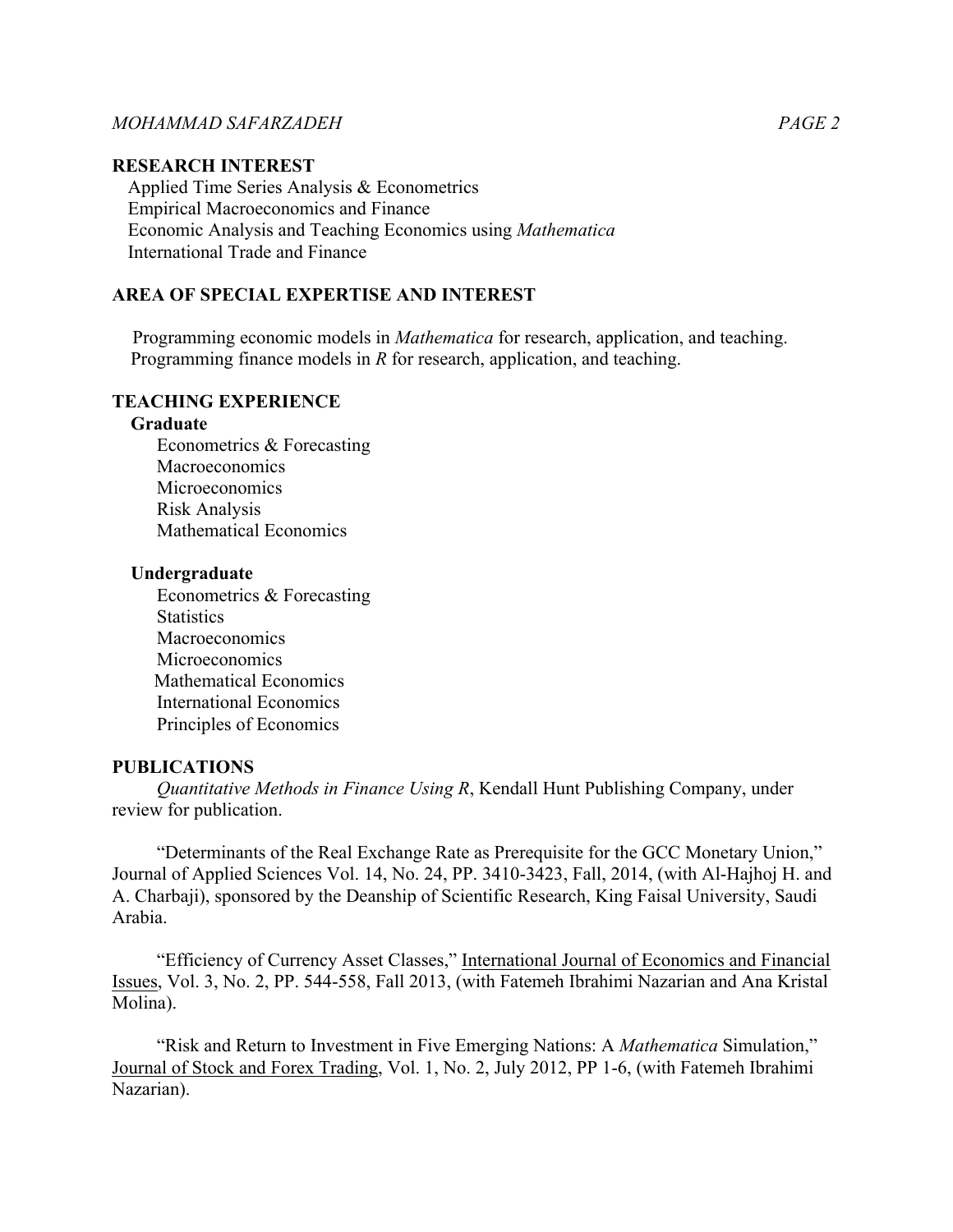"An Analysis of Economic Integration of Asian Countries for Currency Unification,", Central Business Review, Vol. XXVI, No. 12, Summer 2007, PP 29-37, (with Hamid Falatoon)**.** 

*Mathematical Methods in Economics Using Mathematica,* Kendall Hunt Publishing Company, 2007.

 "Economic Growth and Urbanization: A Cross Section and Time Series Analysis of Thirty Five Developing Countries,", International Review of Economics, Vol. 53, No. 3, September 2006, PP 334-348, (with Michael Bottomley and Ahmad Abdel-Rahman).

"Technological Innovations and Economic Prosperity: A Times Series Analysis," International Review of Economics, Vol. 53, No. 2, Fall 2006, PP 240-248, (with Hamid Falatoon).

"Economic Cointegration of Asian Countries: A Case for Optimum Currency Area," International Review of Business and Economics**,** Fall 2005**,** Vol. 4, pp 537-560, Fall 2005, (with Hamid Falatoon).

"Announcement Effects, Herd Mentality, and Stock Market Volatility," International Review of Business and Economics, Vol. XLVIII, NO. 4, December 2001, PP. 475- 485, (with Hamid Falatoon).

"A VARMAX Analysis of Exchange Rate Market Interventions," International Review of Business and Economics, Vol. XLVI, NO. 4, December 1999, PP. 687- 703, (with Ahmad Abdel-Rahman).

"Exchange Rate Volatility and Stock Prices Using Transfer Function Analysis," International Review of Business and Economics, Vol. XLVI, NO. 2, June 1999, PP. 245-258, (with Paul Sarmas).

"Devaluations and Investment Returns," International Review of Business and Economics, Vol. XLV, No. 4, December, 1998, PP. 689-706, (with Hamid Falatoon).

"An Empirical Study of Volatility in Saving Rates," Central Business Review, Vol. XVI, No. 2, Summer1997, PP. 15-22 (with Hamid Falatoon).

"Monetary Policy and Economic Stability: The Case of Germany and the United States," International Review of Business and Economics, Vol. XLIV, No. 4, December1997, PP. 713- 723, (with Hamid Falatoon).

"A VAR Analysis of the Asset Market View of Exchange Rate," The Southern Business and Economic Journal, Vol. 21, No. 4, June 1998, PP. 294-328, (with Hamid Falatoon).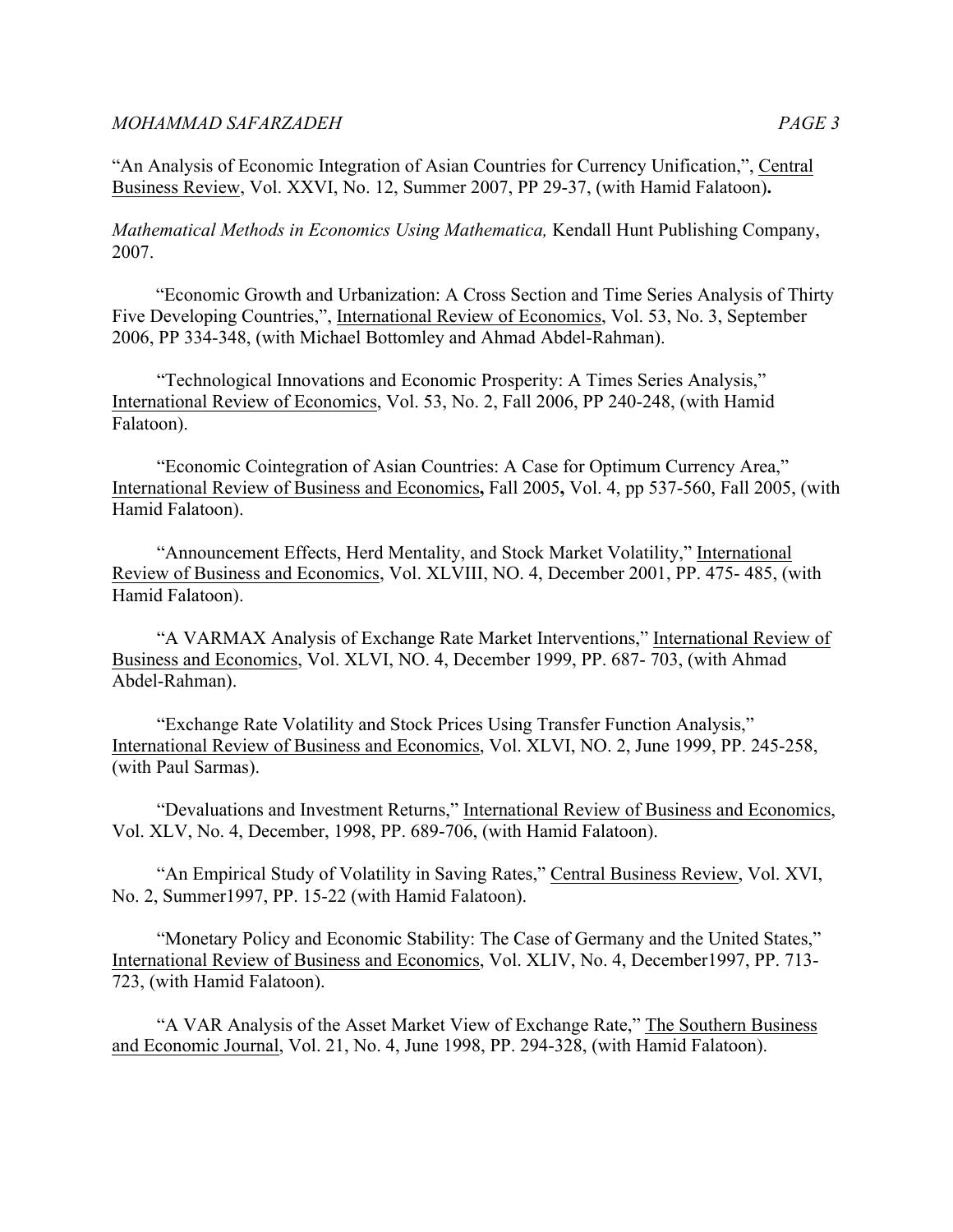"Personal Savings Under Uncertainty: New Empirical Evidence," International Journal of Finance, vol. 9, No. 4. PP. 67-79, (with Paul Sarmas).

"The Effect of Income Uncertainty on Personal Saving Rate, An Intervention and Transfer Function Analysis," Journal of Business and Economics Perspectives, Vol. XXII, No. 2, Fall/Winter, 1996, PP. 79-89, (with Hamid Falatoon).

"The Relationship Between Bond Prices and Stock Prices," Journal of Business and Economics Perspectives, 1996, Vol. 22, No. 1, PP.66-74, (with Farzad Farsio).

"Income Uncertainty and Personal Savings Behavior: New Empirical Evidence," Proceedings of the Global Finance, 1995, (with Paul Sarmas).

"An International Evidence on the Relationship Between Exchange Rate Variability and Stock Prices: A Cointegration and VAR Approach," Journal of Business and Economics Perspectives, 1994, Vol. 20, No. 2, PP. 88-98, (with Hamid Falatoon).

"Market Structure and the Effectiveness of Monetary Policy: A Cross-Industry Study," Journal of Applied Economics, 1994,Vol. 26, PP. 73-82, (with Thomas D. Willett and Thomas H. Goodwin).

"Exchange Rate Variability and Stock Prices," New York Economic Review, Fall, 1993, Vol. 25, PP. 15-23, (with Farzad Farsio).

"The Importance of Income Uncertainty on Sectorial and Aggregate Saving Rate," Summary published in the Fall issue of The Cal Poly Scholar, 1991.

"On the Effectiveness of Monetary Policy: Does Market Structure Matter?" Summary published in the fall issue of The Cal Poly Scholar, 1989.

 "Money Growth and the Behavior of the Industrial Prices", Ph.D. Dissertation, Department of Economics, Claremont Graduate School, 1984.

# **CONFERENCE ACTIVITY**

Organized and chaired the *Applied Time Series Analysis* meeting and presented a paper titled "An Intervention Function Analysis of COVID-19 Effects on Risk and Return to Financial Markets," (with Hamid Falatoon) at the  $95<sup>th</sup>$  Annual Conference of the Western Economic Association International Conference (virtual), June 2020.

Organized and chaired the *Applied Time Series Analysis* meeting and presented a paper titled "New Evidence on Response of Unemployment Rate to GDP Growth: A Cross-Country Comparison," (with Hamid Falatoon) at the  $91<sup>st</sup>$  Annual Conference of the Western Economic Association International Conference in Portland, Oregon, June 2016.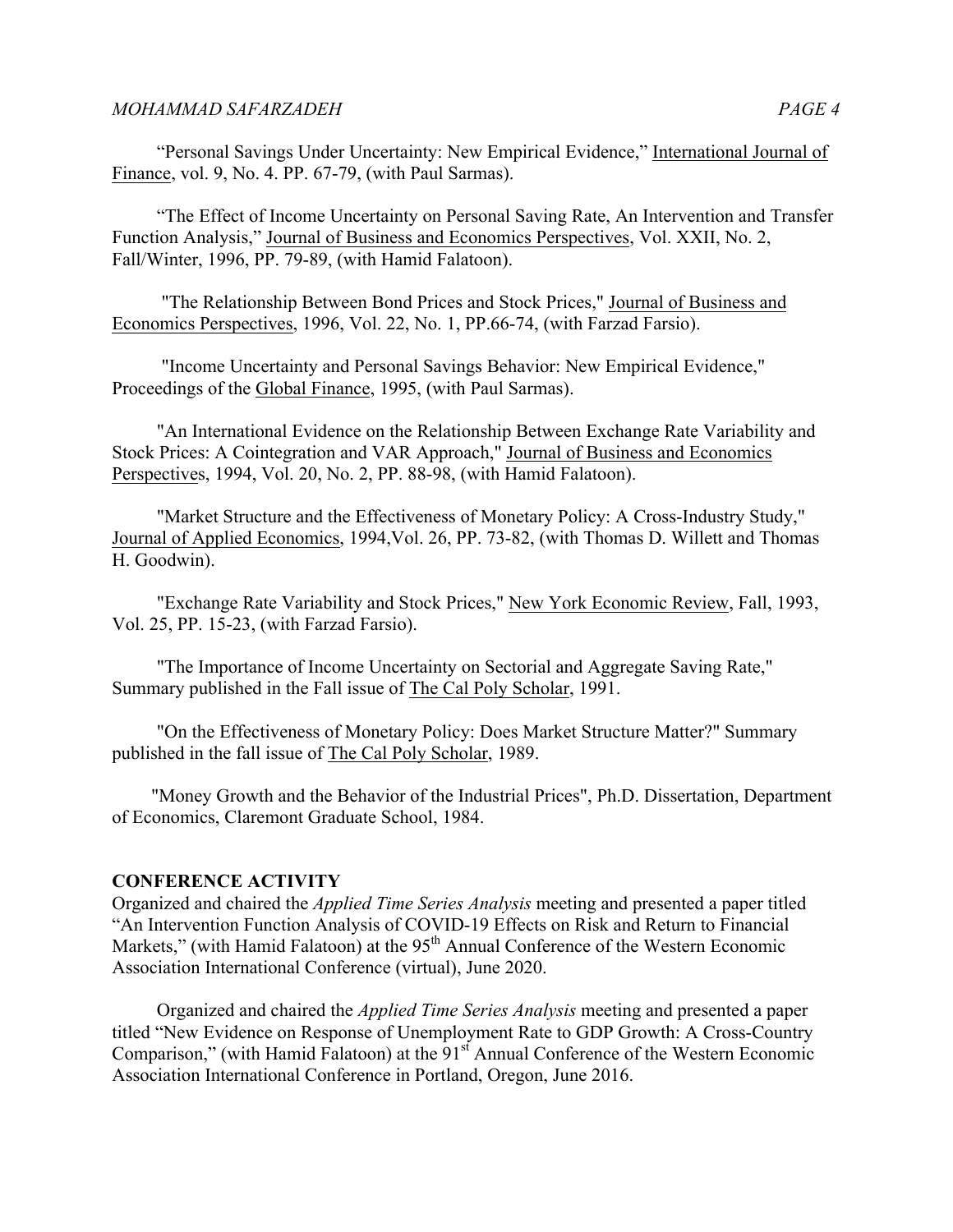Organized and chaired the *Applied Time Series Analysis* meeting and presented a paper titled "Risk and Return Analysis of Mortgage Based Securities," (with Hamid Falatoon) at the 89<sup>th</sup> Annual Conference of the Western Economic Association International Conference in Denver, Colorado, July 2014.

Organized and chaired the *Applied Time Series Analysis* meeting and presented two papers titled "Purchasing Power Parity: The Case of Taiwan and US Dollars," (with Li-Hua Lu and Hamid Falatoon) and "Impact of Announcements and Strategies on two Biotechnology Firms' Stock Returns,,"(with Hamid Falatoon), at the 88<sup>th</sup> Annual Conference of the Western Economic Association International Conference in Seattle, Washington, July 2013.

Organized and chaired the *Applied Time Series Analysis* meeting and presented two papers titled "Relative Efficiency of Currency Asset Classes," (with Kristel Molina and Fatemeh Ibrahimi Nazarian) and "A Time-Series Study of the Relationship Between GDP and Unemployment in Taiwan,"(with Hamid Falatoon), at the 87<sup>th</sup> Annual Conference of the Western Economic Association International Conference in San Francisco, California, July 2012.

Organized and chaired the *Applied Time Series Analysis* meeting and presented two papers titled "Effectiveness of the Exchange Market Interventions: The Case of U.S and Taiwan Dollars," (with Fatemeh Nazarian) and "An Evaluation and Empirical Analysis of Currency Unification Applicable to Asian Countries," (with Hamid Falatoon), at the  $86<sup>th</sup>$  Annual Conference of the Western Economic Association International Conference in San Diego, California, July 2011.

Organized and chaired the *Applied Time Series Economics* meeting and presented a paper titled "Risk and Return to Investment in Emerging Nations: The Case of Emerging Nations," (Fatemeh Nazarian), at the 85<sup>th</sup> Annual Conference of the Western Economic Association International Conference in Portland, Oregon, July 2010.

Organized and chaired the *Applied Time Series Economics* meeting and presented a paper titled "Dynamic Stability of Macroeconomic Models: A *Mathematica* Simulation," at the 84th Annual Conference of the Western Economic Association International Conference in Vancouver, July 2009.

Chaired the *Capital Flows Crises and International Reserves* meeting, organized by the Claremont Graduate University at the Western Economic Association International Conference in Vancouver, July 2009.

Organized and chaired the *Applied Time Series Economics* meeting and presented a papers titled "NASDAQ Futures and the Future of NASDAQ," at the Western Economic Association International Conference in Seattle, July 2007.

Organized and chaired the *Applied Time Series Economics* meeting and presented a paper titled "Leading Indicators of asset Market Bubbles Turning Points: The Case of U.S., Japan and Saudi Arabia," at the Western Economic Association International Conference, in San Diego, July 2006.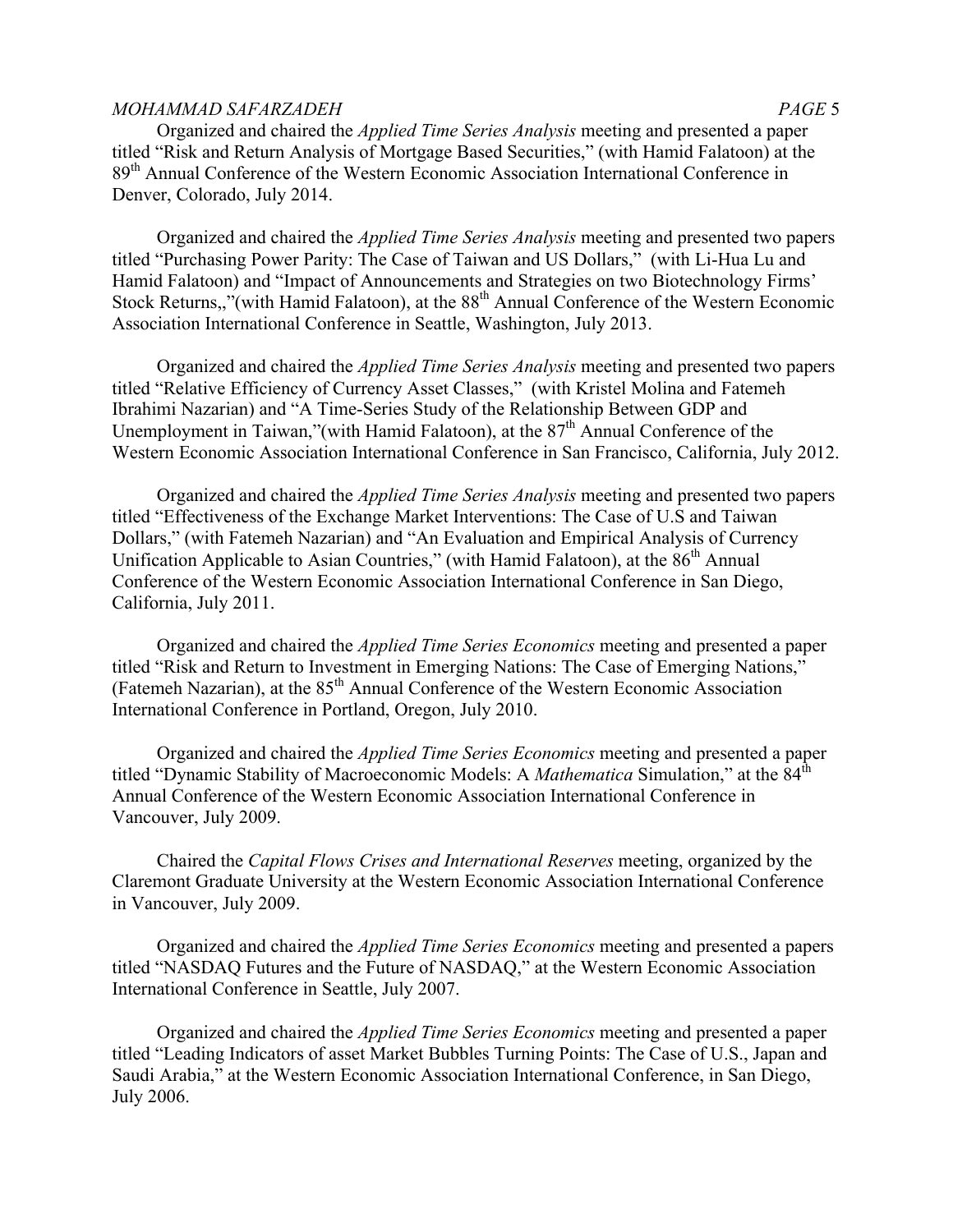Organized and chaired the *Applied Time Series Economics* meeting and presented a papers titled "Economic Cointegration of Asian Countries: A Case for Optimum Currency Area," at the Western Economic Association International Conference in San Francisco, July 2005.

Organized and chaired the *Applied Time Series Economics* meeting and presented two papers titled "Technological Innovations and Economic Prosperity," and "Post-Intervention Increase in Exchange Rate Volatility: Is it a Cause or Effect?" at the Western Economic Association International Conference in Seattle, July 2002.

Organized and chaired *Using the Quantitative Software in Teaching Economics* meeting and presented a paper titled "Modeling Dynamic Macroeconomic Theories Using *Mathematica*," at the Western Economic Association International Conference in San Francisco, July 2001.

"Announcement Effects, Herd Mentality, and Stock Market Volatility," presented at the Western Economic Association International Conference in Vancouver, Canada, July 2000.

"Teaching Economics Using *Mathematica*," presented at the Western Economic Association International Conference in San Diego, July1999.

"Can Investors Profit from Devaluations? The Performance of the Stock Markets After Devaluations," and "Devaluations and Investment Returns," presented at the Western Economic Association International Conference in Lake Tahoe, July1998.

"Teaching Economics Using Mathematica," presented at the World Wide Mathematica Conference in Chicago, June 1998.

"Transfer Function Analysis of Exchange Rate Volatility and Stock Prices," Presented at the Western Economic Association International Conference in Seattle, Washington, July 1997.

"International Evidence on the Relationship Between Bond Prices and Stock Prices," presented at the Academy of Business Association International Conference in Athens, Greece, August, 1996.

"Economic Cointegration of Pacific Rim," presented at the Pacific Rim Allied Economic Organizations 2nd Biennial Conference in Hong Kong, January, 1996.

"A VAR Analysis of Exchange Rate Models," presented at the Western Economic Association International Meetings in San Diego, July, 1995.

"Income Uncertainty and Personal Saving Behavior: New Empirical Evidence," presented at the Global Finance Conference in San Diego, May, 1995.

"The Relationship Between Stock Market and Bond Market," presented at the Western Economic Association International Conference in Vancouver, Canada, July. 1994.